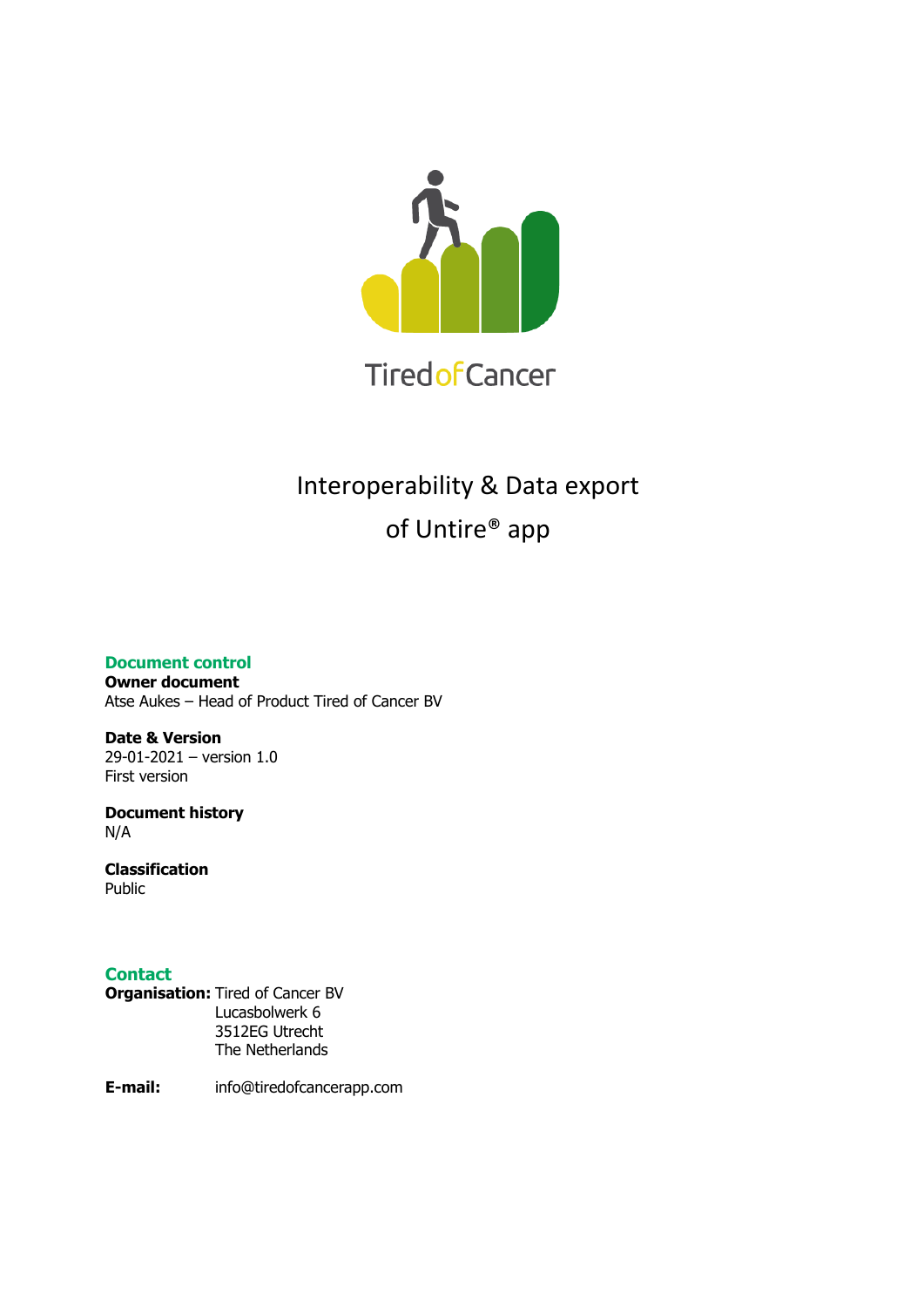



# **Index**

| 1. | Introduction                                              | 3              |
|----|-----------------------------------------------------------|----------------|
|    | 1.1 General                                               | 3              |
|    | 1.2 Objective                                             | 3              |
|    | 1.3 Target audience                                       | 3              |
|    | 1.4 Scope                                                 | 3              |
| 2. | <b>Export format</b>                                      | 4              |
|    | 2.1 Data grouping                                         | $\overline{4}$ |
|    | 2.2 Data format                                           | $\overline{4}$ |
| 3. | <b>Export description</b>                                 | 5              |
|    | 3.1 Data export in human-readable, printable format - PDF | 5              |
|    | 3.2 Data export in human-readable, printable format - CSV | 5              |
|    | 3.2 Data export in machine-readable, interoperable format | 7              |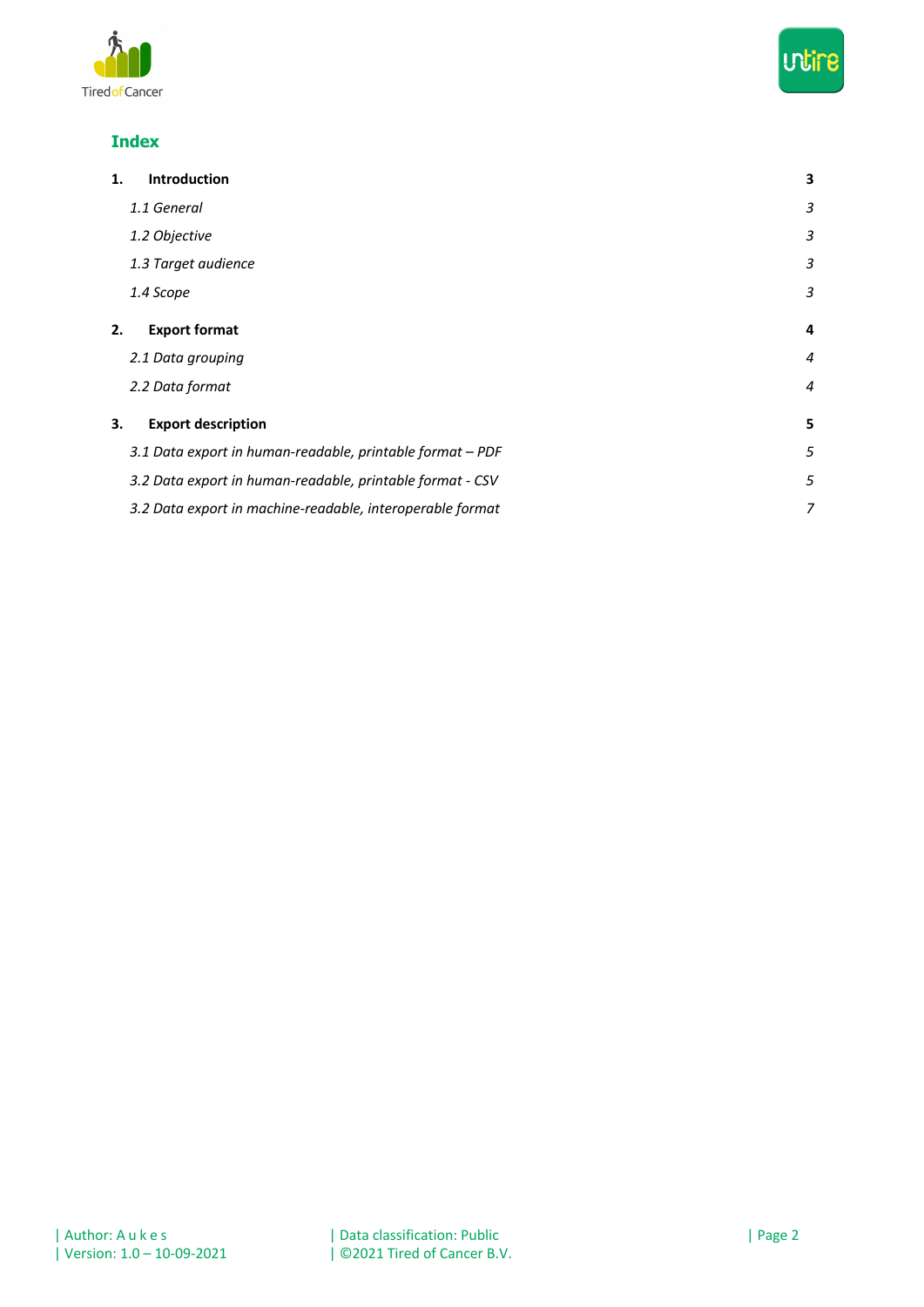



# 1. Introduction

### 1.1 General

This document is a description of the data export used by the Untire® app. The Untire® app aims to reduce fatigue in cancer patients and survivors and improve their quality of life.

This goal is achieved through a combination of interventions:

- Providing insight into the current health situation, e.g. based on experienced fatigue/burden/dissatisfaction/happiness levels, energy levels, mental wellbeing
- Daily physical activity programme to increase fitness, improve muscle strength and general exercise routine (e.g. reduce sitting habits)
- Daily activity programme, which supports patients in managing their energy on a daily basis
- Daily activity programme to improve patients' individual psychological mood through individual behaviour suggestions
- Daily activity programme with exercises to reduce stress (e.g. breathing exercises)
- Psycho-education based on cognitive behavioural theory to support patients, including sleep issues, anxiety problems, self-care, nutrition, worrying, and more.

The content of the Untire® app is in line with the international guidelines for the diagnosis and treatment of cancer-related fatigue from the NCCN (National Comprehensive Cancer Network - USA).

#### 1.2 Objective

This document and its specifications are intended to enable other manufacturers of digital products to further process a patient's data in the Untire® app through a machine-readable, interoperable format.

### 1.3 Target audience

This document is intended for providers, manufacturers, auditors, assessors and developers of digital health applications, especially in the field of oncology.

#### 1.4 Scope

This document applies to the specification of technical and syntactical interoperability within the meaning of §§ 5 and 6 DiGAV.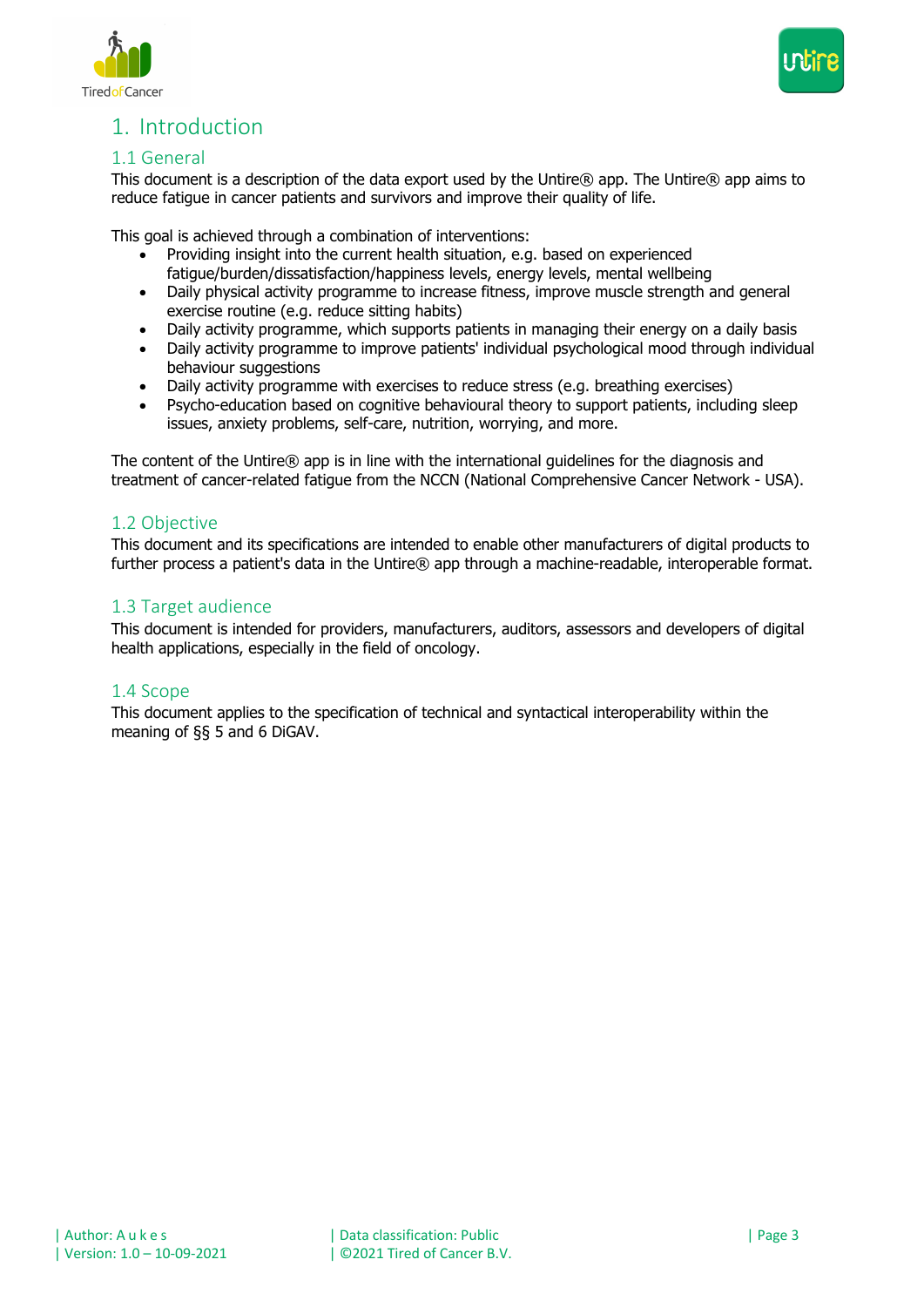



# 2. Export format

# 2.1 Data grouping

The exported data is based on user inputs and activities in the Untire® app. Specifically, the following data types can be defined in the Untire® app:

- Personal data:
	- o Name
		- o Gender (if applicable)
		- o Birthdate (if applicable)
		- o Cancer diagnosis (if applicable)
		- o Cancer types (if applicable)
- Measurements: Fatigue, Happiness and Vase of Energy (energy, vase in, vase out, vase leak)
- Therapy data: Reflection steps input

#### 2.2 Data format

#### **Data export in human-readable, printable format**

The data is exported in both csv format and PDF. The data is only accessed by the patient through an export function via the Untire $\circledR$  app.

#### **Data export in machine-readable, interoperable format**

This export is based on the HL7® FHIR® Standard Version 4.0.1. The following HL7® FHIR® standard structures were used:

Profile Patient: https://simplifier.net/pku/kbvprmiopspatient

Profile Results in PDF/A: https://simplifier.net/packages/nictiz.fhir.nl.stu3.zib2017/2.1.3/files/373752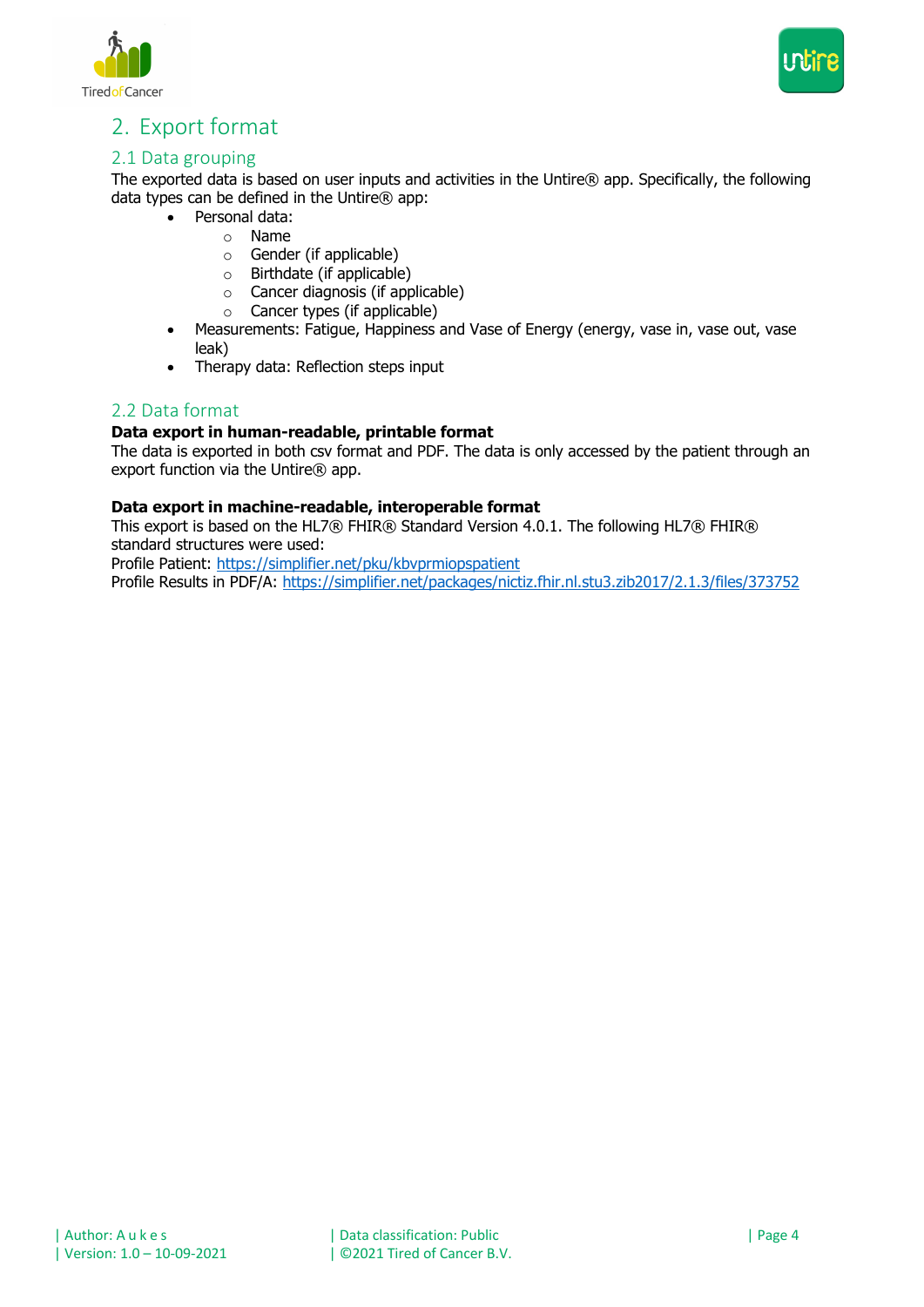



# 3. Export description

# 3.1 Data export in human-readable, printable format – PDF

This PDF export, format which also complies to Art. 20 GDPR, exports all data of a user into a PDF. It contains the following elements:

- Name
- Gender (if applicable)
- Birthdate (if applicable)
- Cancer diagnosis (if applicable)
- Cancer types (if applicable)
- Start date Untire
- Measurements: fatigue, happiness per date
- Vase of energy: energy value, in/out/leak per date
- Refectionsteps: questions, answer

# 3.2 Data export in human-readable, printable format – CSV

#### **Events Assessment**

CSV export of the measurements Fatigue and Happiness

**Example** 

user\_id,date,time,assessment\_type,value

100,2020-01-01,20:00:00,HAPPINESS,43

100,2020-01-01,20:00:30,FATIGUE,72

| <b>Field Identifier</b> | <b>Description</b>       | <b>Format</b>       | <b>Validation</b> |
|-------------------------|--------------------------|---------------------|-------------------|
| user_id                 | Internal User ID         | <b>String</b>       |                   |
| date                    | Date of entry            | Date                | yyy:mm:dd         |
| time                    | Time of entry            | Time                | hh:mm:ss          |
| assessment type         | Measurement              | Fatique   Happiness |                   |
| value                   | Score of Assessment type | Value               | Between 0 and 100 |

#### **Journey Entry**

CSV export of the journal enrties

#### **Example**

user\_id,date\_time,body,Question,description

682,2021-09-10T13:06:17.926+02:00,No expectations,Q: your expectations,"What do you expect form the app?"

682,2021-09-10T13:07:10.911+02:00,No routine,Q: Sleeping routine,"Do you have a routine before you go to sleep? Describe your routine."

| <b>Field Identifier</b> | <b>Description</b>          | <b>Format</b> | <b>Validation</b>   |
|-------------------------|-----------------------------|---------------|---------------------|
| User id                 | ID of input                 | String        |                     |
| Date time               | Date and time of input      | Date Time     | DD-MM-YYYY          |
|                         |                             |               | THH:MM:SS.000+HH:MM |
| Body                    | Input of a reflection step  | String        |                     |
| <b>Ouestion</b>         | Question of reflection step | String        |                     |
| Description             | Description attached to the | String        |                     |
|                         | question                    |               |                     |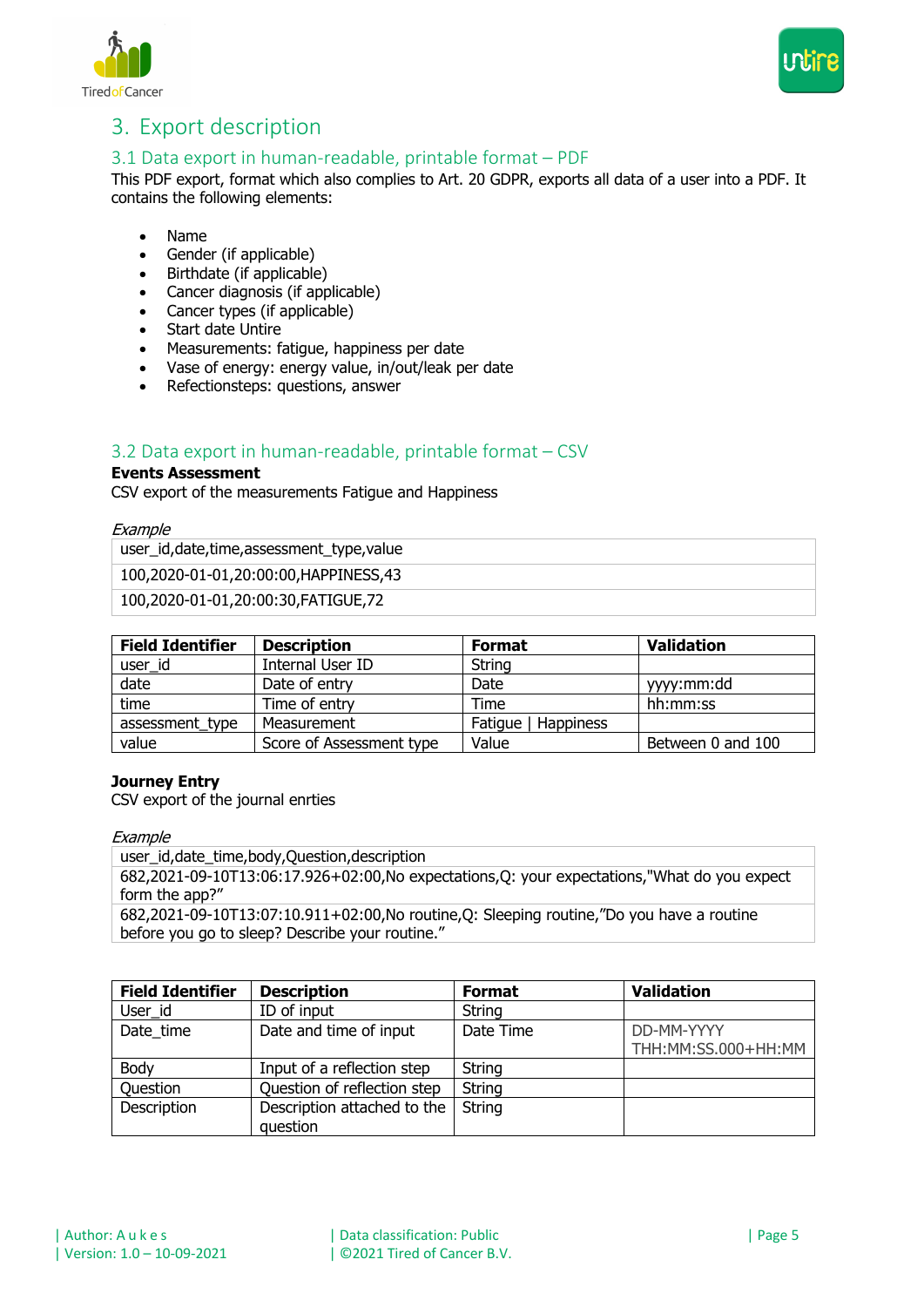



#### **Vase of Energy**

CSV, export of the Vase of Energy

#### Example

| User_id, date_time, value, in, out, leak                    |
|-------------------------------------------------------------|
| 682,2021-09-10T10:20:01.000+02:00,74, Yoga, Household, Pain |
| 683,2021-09-10T09:20:46.000+02:00,34,Family,Work,Itching    |

| <b>Field Identifier</b> | <b>Description</b>       | <b>Format</b>       | <b>Validation</b>      |
|-------------------------|--------------------------|---------------------|------------------------|
| user id                 | Internal User ID - Vault | String              |                        |
| date time               | Date&time of entry       | Date Time           | DD-MM-YYYY             |
|                         |                          |                     | THH: MM: SS.000+HH: MM |
| value                   | Energy measurement       | Value               | Between 0 and 100      |
| in                      | Vase IN input            | Boolean selectbox + |                        |
|                         |                          | String              |                        |
| out                     | Vase OUT input           | Boolean selectbox + |                        |
|                         |                          | String              |                        |
| leak                    | Vase LEAK input          | Boolean selectbox + |                        |
|                         |                          | String              |                        |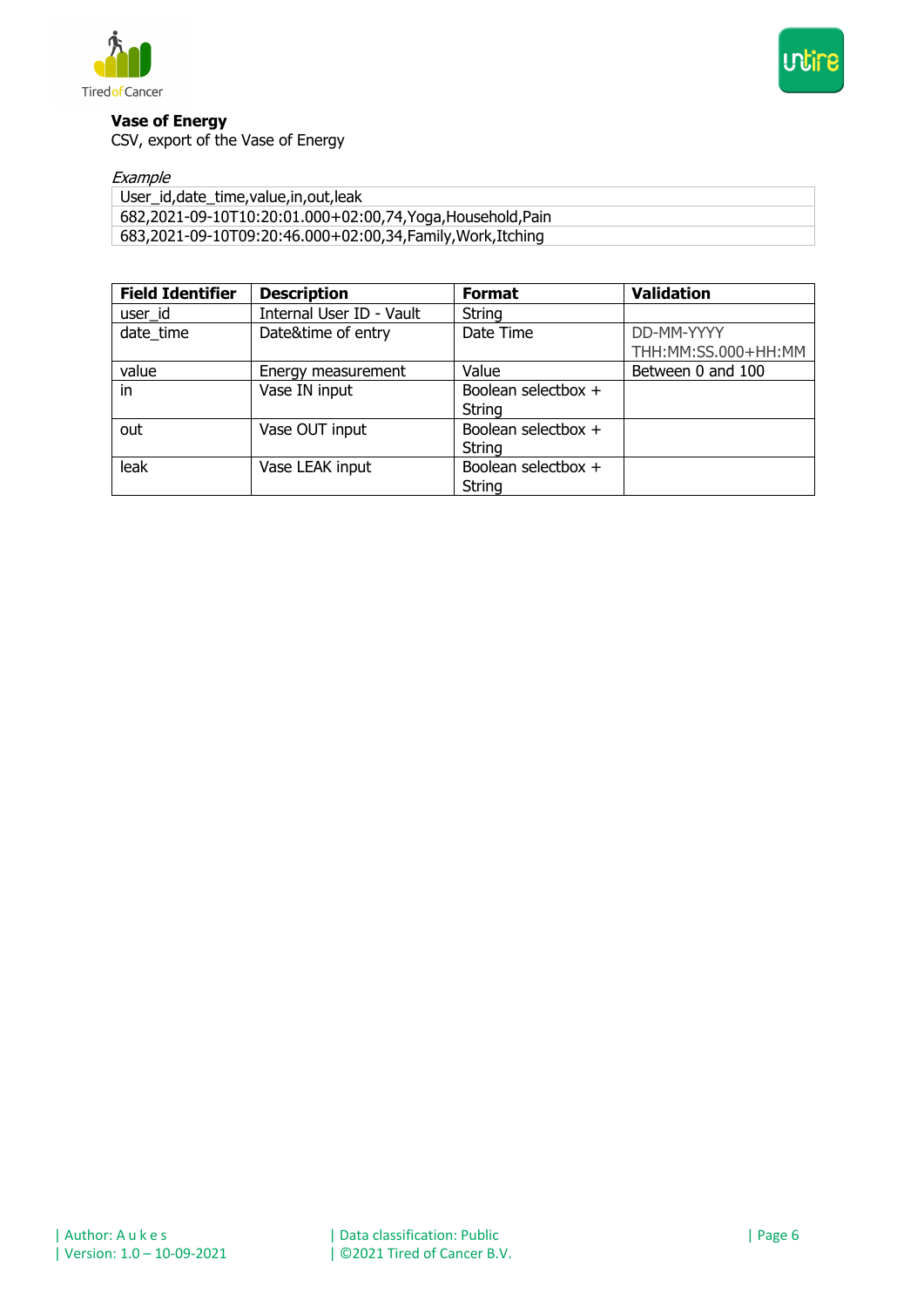



# 3.2 Data export in machine-readable, interoperable format

Two export profiles are available in two formats; JSON and XML.

#### **Profile Patient**

https://simplifier.net/pku/kbvprmiopspatient This profile represents a patient/user.

Patient: **Patientenkurzübersicht | KBV\_PR\_MIO\_PS\_Patient - SIMPLIFIER.NET** Patient contains the following mandatory fields:

- identifier (Identifier)
- name (HumanName)
- gender (code)
- birthDate (date)

```
Example JSON
```

```
{
  "resourceType": "Patient",
  "id": "1e90facb-7e9d-4b54-ab46-94669934c166",
  "identifier": [
    {
     "use": "official",
     "value": "1e90facb-7e9d-4b54-ab46-94669934c166",
     "assigner": {
       "display": "Tired of Cancer"
     }
   }
  ],
  "name": [
    {
     "use": "usual",
     "given": [
       "John Doe"
     ]
   }
  ],
  "gender": "male",
  "birthDate": "01/01/1923"
}
```
#### Example XML

```
<Patient>
  <resourceType>Patient</resourceType>
  <id>7ca982d3-1241-457c-a046-9786b1d6dd3f</id>
  <identifier>
   <use>official</use>
   <value>7ca982d3-1241-457c-a046-9786b1d6dd3f</value>
  <assigner>
    <display>Tired of Cancer</display>
   </assigner>
  </identifier>
  <name>
   <use>usual</use>
   <given>John Doe</given>
```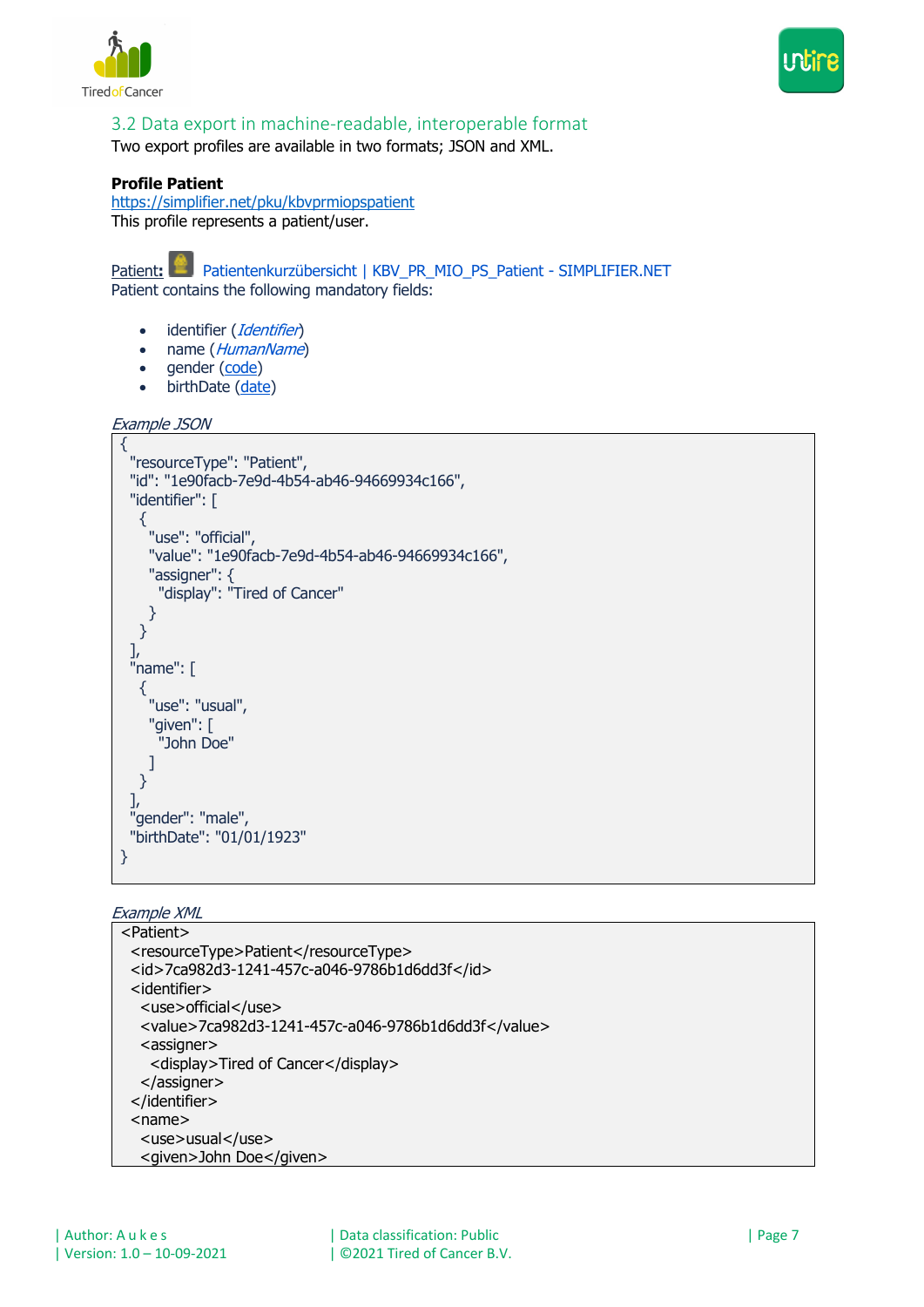



 </name> <gender>male</gender>

<birthDate>01/01/1923</birthDate>

</Patient>

# **Profile Results in PDF/A**

https://simplifier.net/packages/nictiz.fhir.nl.stu3.zib2017/2.1.3/files/373752 This profile represents a patients/users progress.

DocumentManifest: **22 nictiz.fhir.nl.stu3.zib2017** | Nictiz IHE MHD Profile on DocumentManifest (SubmissionSet) - SIMPLIFIER.NET

DocumentManifest contains the following mandatory fields:

- masterIdentifier (Identifier)
- identifier (Identifier)
- status (Code "current | superseded | entered-in-error")
- type (kind of document for example: "Patient Summary")
- subject (Patient Reference)
- created (dateTime)
- author(Reference: Practitioner | Organization | Device | Patient | RelatedPerson
- Source (uri, Identifies the source system, application, or software that produced the document manifest.)
- content (BackboneElement, contains an Attachment)

```
Example JSON
```

```
{
 "id": "f02b6962-82a8-470c-9b78-bfb71395b945",
  "resourceType": "DocumentManifest",
  "content": [
  \{ "reference": "Attachment/6086aec1-d3b6-48ff-ba34-8415061c4799"
   }
  ],
  "author": [
\{ "reference": "Patient/a92a71f6-6346-4d3b-a97d-bd40b4f86075"
   }
  ],
  "subject": {
   "reference": "Patient/a92a71f6-6346-4d3b-a97d-bd40b4f86075"
  },
  "status": "current",
  "type": {
   "text": "Patient Summary"
  },
  "created": "2021/09/13",
  "source": "https://www.untire.me"
}
```
#### Example XML

| <documentmanifest></documentmanifest>         |
|-----------------------------------------------|
| <id>b602b38b-7748-4f47-a424-72c8600ba62f</id> |
| <resourcetype>DocumentManifest</resourcetype> |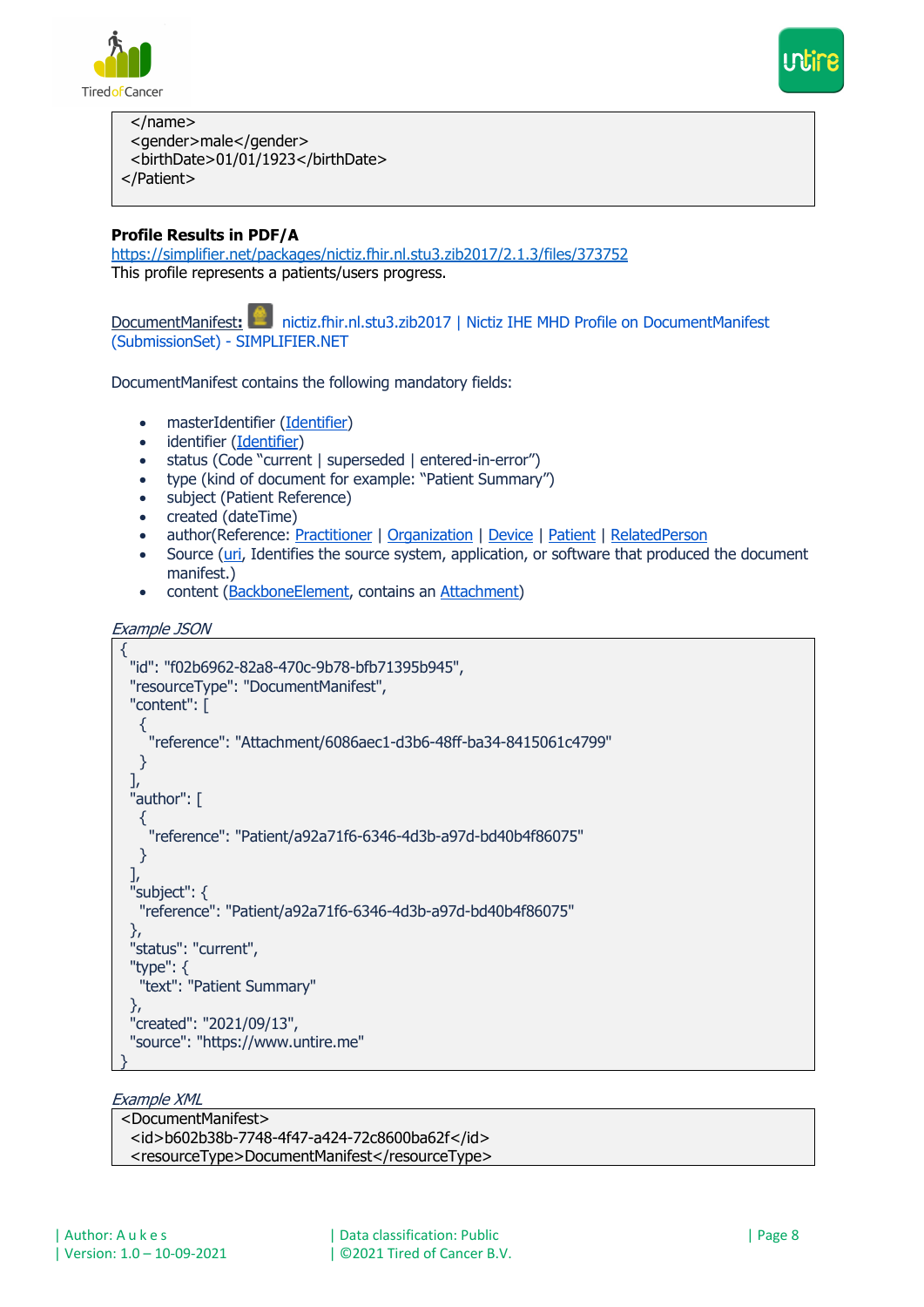



| <content></content>                                                    |
|------------------------------------------------------------------------|
| <reference>Attachment/a743e4cf-8d43-490d-a58e-797d0eca3a85</reference> |
| $<$ /content>                                                          |
| $\alpha$ <author< td=""></author<>                                     |
| <reference>Patient/0f5cb983-29b9-47ff-bd66-1841b4f055d7</reference>    |
| $<$ /author>                                                           |
| <subject></subject>                                                    |
| <reference>Patient/0f5cb983-29b9-47ff-bd66-1841b4f055d7</reference>    |
| $<$ /subject>                                                          |
| <status>current</status>                                               |
| <type></type>                                                          |
| <text>Patient Summary</text>                                           |
| $<$ /type $>$                                                          |
| <created>2021/09/13</created>                                          |
| <source/> https://www.untire.me                                        |
|                                                                        |

### Attachment**:** hl7.fhir.r3.core | Attachment - SIMPLIFIER.NET

Attachment does not contain mandatory fields, but we should try to use most of the fields

- contentType (application/pdf)
- language (like en-US)
- data (base64Binary: A stream of bytes, base64 encoded) AND/OR url (uri Uri where the data can be found)
- size (unsignedInt)
- hash (base64Binary)
- title (string A label or set of text to display in place of the data.)
- creation (dateTime Date attachment was first created)

```
Example JSON
```

```
{
  "id": "c927c785-631c-4fad-89b7-74db95d6e1ec",
  "contentType": "Application/pdf",
  "title": "data_download.pdf",
  "language": "nl",
  "creation": "2021/09/13",
  "data": "
#example of hashed data
=",
  "hash": "The calculated hash of the data using SHA-1. Represented using base64"
}
```
Example XML

```
<Attachment>
  <id>518f4a70-d882-4bb1-84ac-825d3002a965</id>
  <contentType>Application/pdf</contentType>
 <title>data_download.pdf</title>
  <language>nl</language>
  <creation>2021/09/13</creation>
  <data>
```